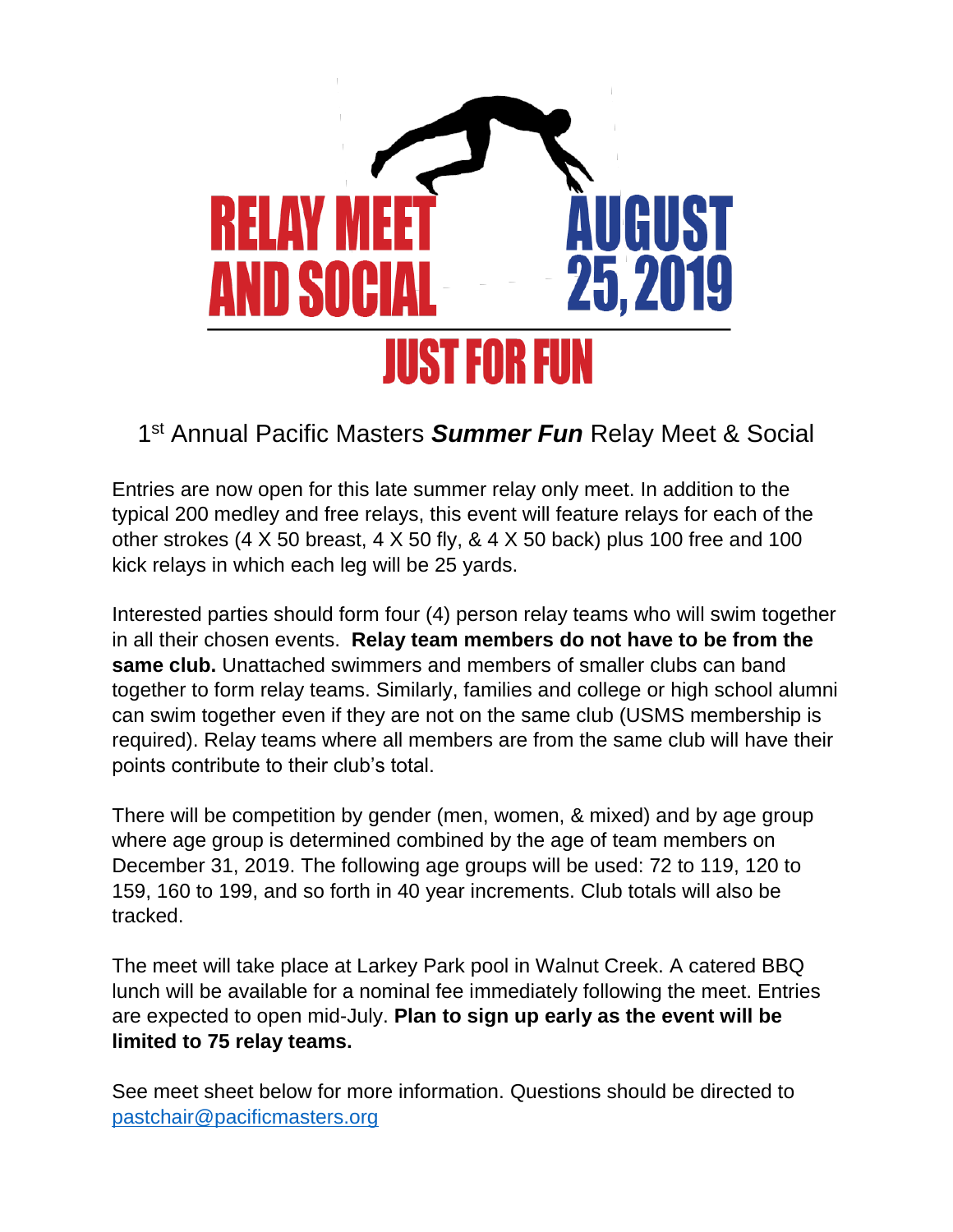**DATE & TIME:** Sunday, August 25. Warm ups begin at 8:30 am, Meet events begin at 9:30 am

**LOCATION:** Larkey Swim Center, 2771 Buena Vista Ave, Walnut Creek, CA 94597

**FACILITY:** 11-Lane 25 yard course. 9 lanes will be used for competition. 1 warm up lane will be open throughout the competition separated by a buffer lane.

**MEET DESCRIPTION:** A relay meet where the emphasis is on fun. There is no requirement that relay team members come from the same club. This means you can swim with your college or high school teammates even if you belong to different USMS clubs now. Similarly, families can swim together on a relay team even if mom & dad swim on a different club than their children and/or grandchildren. Unattached swimmers and members of very small clubs can participate as well, they just need to put together a relay team.

**RELAY TEAMS:** Groups of four (4) people will form a team and swim up to 4 relay events together. Relay teams can be composed of members from one club, unattached members, or members from multiple clubs. Relays will be swum as male, female, or mixed (2 male + 2 female).

**AGE GROUPS:** The following age groups will be used: 72 to 119, 120 to 159, 160 to 199, and so forth in 40 year increments. The combined age of team members on December 31, 2019 will determine the age group.

**SCORING:** All events: 21-19-18-17-16-15-14-13-12-11-10-9-8-7-6-5-4-3-2-1. High point designation for male, female and mixed relay teams in each age group. Members of high point relay teams are entitled to brag about their designation until the next Pacific Masters relay meet. Club scores will also be tracked based on relay teams where all members are from the club.

**ELIGIBILITY:** All participants must be USMS members as of the time of the event.

**ENTRIES:** Only online entries will be accepted, and meet is limited to the first 75 teams to enter. Each relay team should choose one member ('Team Captain') to enter the meet, choose events, pay fees, and enter other members' names, genders, & ages as of December 31, 2019. Entries will be open for Team Captains between July 15 and August 14. Captains will use the *Individual Registration* option and are are encouraged to enter early to reserve a spot. Other relay team members must supply membership information and accept waiver on the Club Assistant meet entry site between August 15 and August 23. URL for entries: *[https://www.clubassistant.com/club/meet\\_information.cfm?c=2037&smid=12418](https://www.clubassistant.com/club/meet_information.cfm?c=2037&smid=12418)*

**SPECIAL NOTE FOR TEAM CAPTAINS:** Please be aware that for technical reasons not important to participants, the meet management software and entry system will treat relay teams as though they are individual competitors based on the team captain. Consequently, the payment recap and receipt screens for meet entry will show the team captain's age and gender, not the team age and gender classification. A separate email will be sent to the team captain a few days after entry confirming the relay team's age and gender classification. Also note that the use of 'mixed' on the event selection screen indicates one event number is used for all relays regardless of relay team's gender classification.